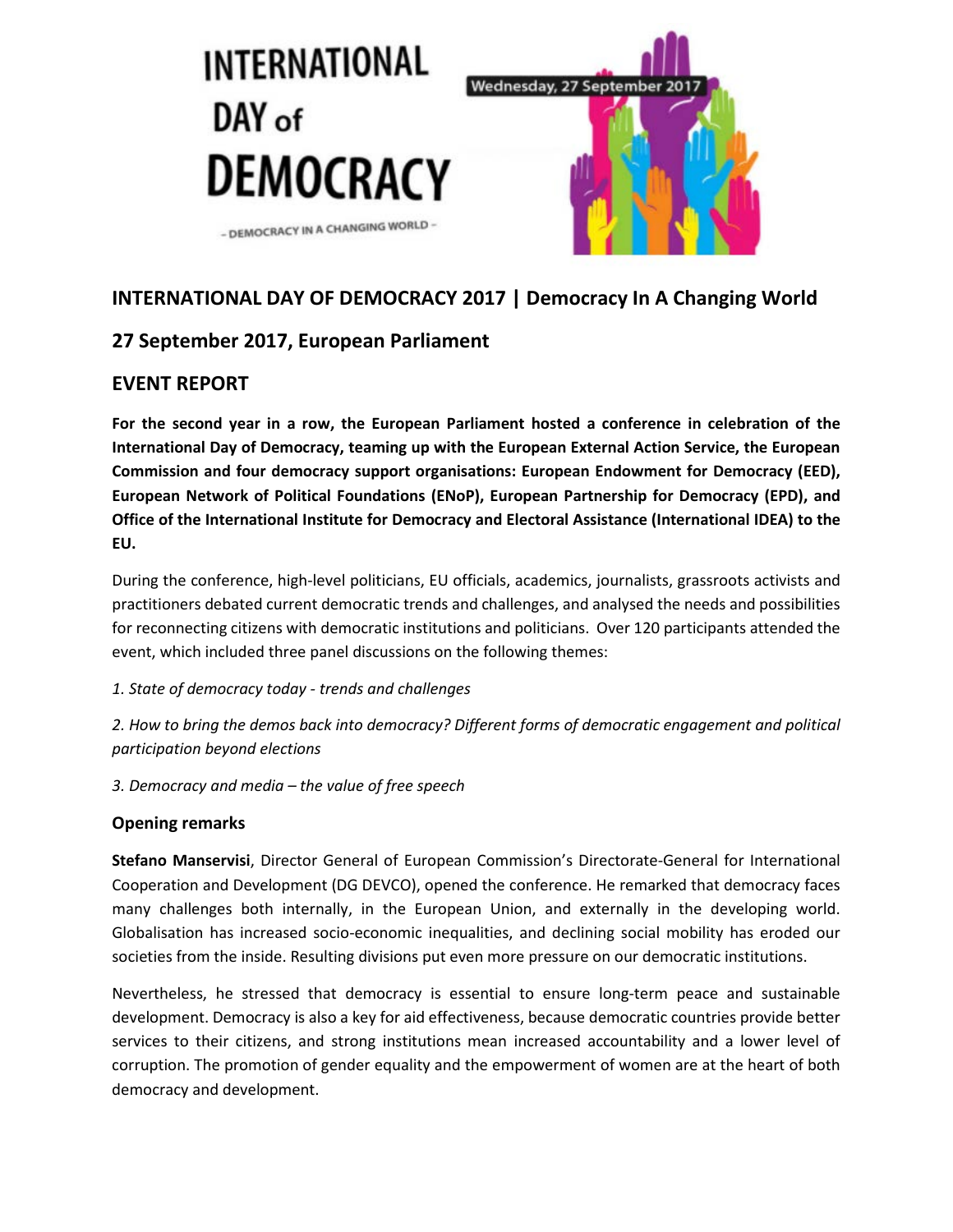Democracy is not, and never was the only form of government. It faces challenges from alternative models; however, the core values of democracy cannot be compromised. In his conclusion Mr Manservisi underlined that the EU should avoid "preaching and teaching lessons" to its development aid partners. Instead, we need to share our experiences, conduct a sincere dialogue about the challenges and offer our knowledge as well as assistance to our partners.

In his opening remarks, Deputy Secretary General of the European External Action Service (EEAS), **Christian Leffler**, highlighted the disconnection between the electorate and political leaders and institutions as a major challenge for democracy today. He confirmed the commitment of the EU to support democracy, but emphasised that there is no standard model and that democracy cannot be imposed from outside. On the contrary, it needs to develop from within and EU support has to be tailored to the conditions and aspirations of the partner countries.

He mentioned election observation as an example of a successful EU tool to support electoral and other democratic reforms. Mr. Leffler further underlined that democracy is not a linear process: "If there is something we have learned throughout the years and what we should always remember is that democracy is never finished and no progress on democracy is irreversible." He recalled that Europe also has its weaknesses. Nevertheless, through acknowledging our problems and talking about them openly we can turn them into our advantage and even strengthen our credibility towards our partners.

### **PANEL I: State of democracy today – trends and challenges**

*Democracy is under pressure in many countries worldwide. Times are however more optimistic than last year, as democracy has shown resilience, and some first responses are being formulated. The universal aspiration stands, and whenever common democratic values are disrespected people still take to the streets, and to the internet, to defend democratic rights.* 

**Santiago Fisas**, Member of the European Parliament, outlined the efforts of the EP in supporting democratic systems worldwide. According to him, regional parliaments could benefit from more regular dialogue to exchange good practices. Democracy is much more than allowing people to vote on elections day.

Since last year, many things have happened. **Joan Hoey**, Regional Director for Europe and Editor of The Democracy Index of the Economist Intelligence Unit, expressed the need to acknowledge challenges if democracy is to be preserved for the future. A number of leading "democrats" destroying the western liberal democratic order is a major challenge. More than ever, elected politicians have become elitist, closer to the state and to 'Brussels' than to their electorate. They need to engage with an increased determination to counter this image. Leaders should consult their bases before taking important decisions, if they want to avoid the resentment of the people, and their support for parties and movements that give them the feeling of "being heard".

Making democratic choices on the basis of anti-democratic reflexes is a new reality and the proliferation of fake news another one. Hoey pointed out that European populists do not have more answers to problems than politicians from traditional political parties, but they have at least the merit of being prepared to initiate the debate. The more traditional political parties resist confronting problems and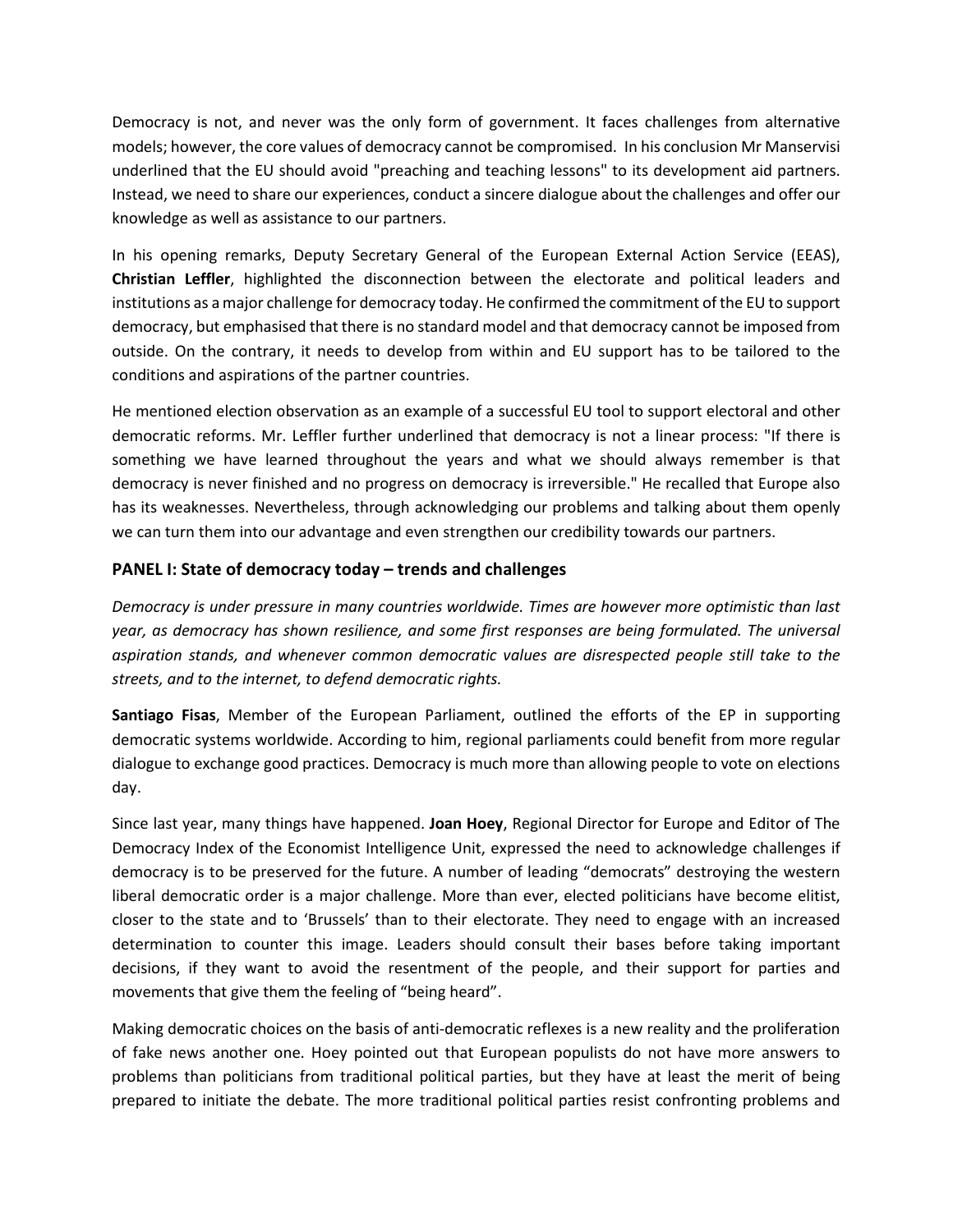difficult debates, the more votes will go to populists. These votes are expressions of a deep popular dissatisfaction, and a desire for change. More positive, however, is an increased popular engagement: citizens' movements and new parties are mobilizing people on single issues. But it also captures a contradiction of contemporary democracy: whereas representative democracies were previously channelled into massive parties, we now witness an increasing fragmentation of parties across Europe; but we do not see any political renewal, or re-alignment of traditional parties! Parties should be responsive to the will of the people, and open the debate – perhaps it is not guaranteed that they will win their argument, but at least they have a new chance to win, according to Hoey.

**Šimon Pánek**, Co-founder and Director of People in Need, referred to the key role of NGOs to voice problems in society, to listen and to be heard. People in Need's daily work shows the effect that working for people in need has on young people. These young people engage more easily in society and politics, but many others remain indifferent, considering the limited outreach of NGOs. However, even if only 20 per cent of youth are getting involved, one should not forget that these are allies when it comes to reaching out to others.

Integrating elements on active citizenship in school curricula could support their efforts, and promote a more positive take on politics. Central European governments traditionally do not invest enough in citizenship education. Talking about political disconnection, Pánek argued that technocrats are too technical, and political leaders are too cynical to convince young people. They care more about values, emotions and consistent behaviour. In this light, the political correctness issue should be discussed. It has the merit of promoting inclusiveness, but we are losing too many ordinary people in distrust. It is a tricky field to navigate. Lastly, Panek expressed some criticism with regard to new types and methods of democracy. Twitter democracy does not leave enough time and space for balanced opinions, and let emotions rule. Slowing down the democratic debate is necessary.

**Santiago Fisas** regretted the inability of the media to explain EU legislation, as they prefer to report on political battles in their respective home countries. Conference participants underlined the need for the EU to uphold its values, and the importance of strengthening civil society and encouraging ordinary people to get involved in politics. Another participant defended the legitimate space for democratic discussion and criticised the use of the word "populism".

In response to some of the questions related to the role of the media and the need for a better dissemination of EU's political information, Joan Hoey had some advice for the European Parliament. It should seek ways to improve its public image, especially the persistent charge that MEPs are being paid too much for too little work. It should endeavour to be seen as an institution close to citizens, and to which citizens can make useful inputs. This includes making it more central to EU decision making in the future. It should enhance its accountability, including in the national frameworks. She also advised the media to become more independent and truthful, and to go back to basics. In a democracy, people need to have access to objective information.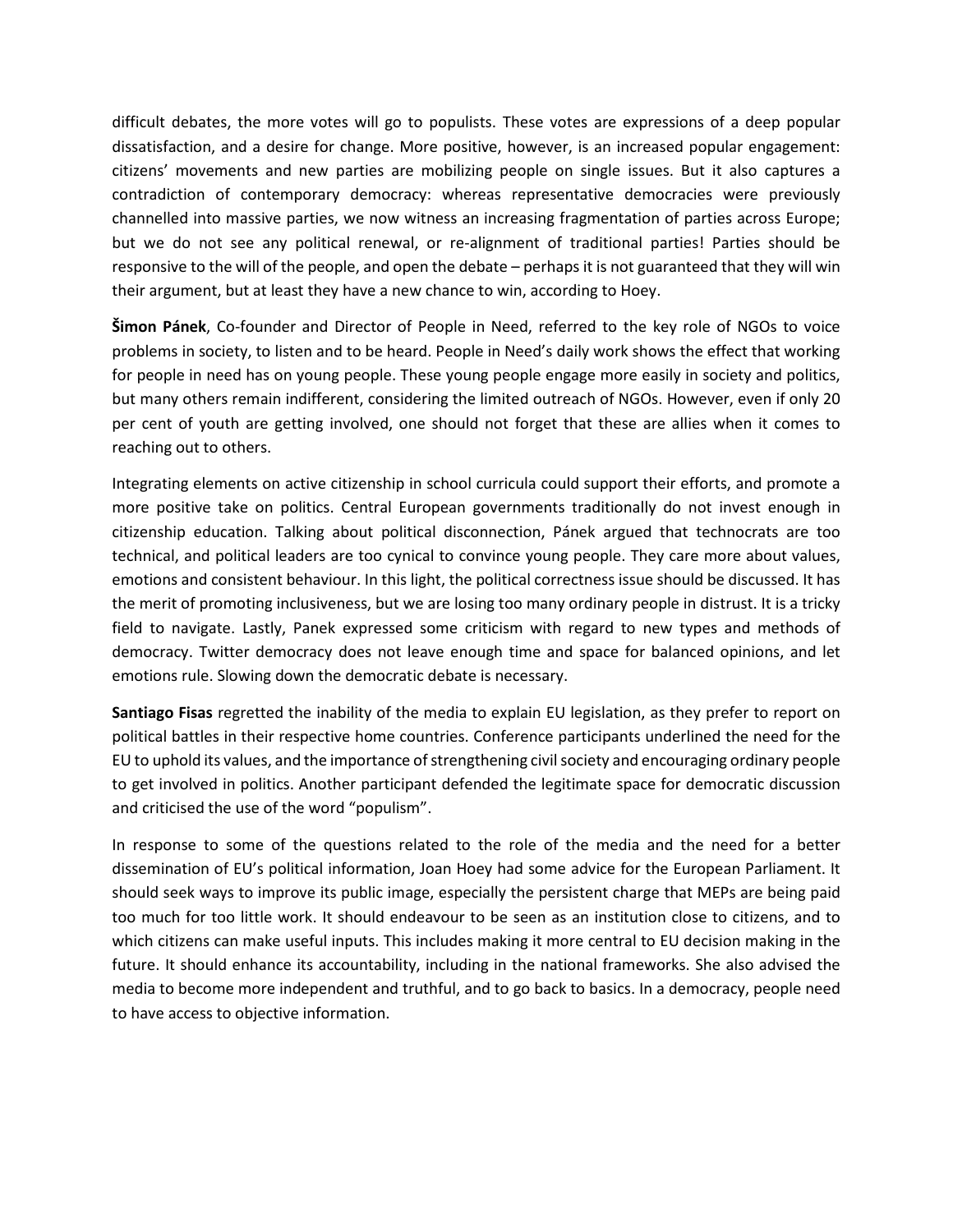#### **Keynote speech by Mairead McGuinness, First Vice-President of European Parliament**

**Mairead McGuinness** delivered a keynote speech about "reawakening democracy" and the importance of empowering people at the grassroots level. The European Parliament understands and greatly values democracy yet it is also facing some challenges. People are not coming out to vote in great numbers at the European Parliament elections. Therefore, MEPs should be more present in the Member States as nothing can be more effective than direct interaction with people themselves. To make democracy work, people should be given more political power, both individually and collectively. She also underlined that it is crucial to show that different voices matter in democracy too – there is no such a thing as "winner takes all". It is a "collective voice" that needs to be reflected and respected.

## **PANEL II: How to bring the demos back into democracy? Different forms of democratic engagement and political participation beyond elections**

*How to bring the demos back into democracy – that was the thought-provoking question posed in the second panel, to which speakers from different backgrounds answered with many inspiring examples of initiatives engaging people at the grassroots level in political processes.* 

The Mayor of Gdansk, **Paweł Adamowicz**, for instance, explained how he organises civic panels to guide decision-making and allows the city's residents to vote on the city budget allocation, directly involving them in major decisions.

Technology has great potential in this regard as well, as illustrated by Mr **Fabio Massimo Castaldo**, Member of the European Parliament for the Italian 5 Star Movement, who spoke of his party's online Platform Rousseau, where citizens can post their candidatures for elections and propose legislation.

Young people are another key factor in engaging the grassroots in political decision-making, argued **Irene Wairimu Mwangi**, who also spoke of her own experience as a member of the Youth Senate of Kenya. All three speakers argued that active citizenship is quintessential for the vibrancy and sustainability of democracy.

This was echoed by **Peter Vermeersch,** Professor at KU Leuven, who advocated citizen assemblies as a way to foster such active citizenship and enrich democratic practices in ways that go beyond strategic bargaining of fixed collective ideologies, as done by parties.

Contrasting these calls for more active and direct citizen participation in decision-making, Uruguayan activist **Gabriel Delacoste** made the provocative suggestion that we do not need to put the *demos* back into democracy, but the *cratos*, arguing that referenda and citizen initiatives are too often ignored by those in power, leading to a disengagement of the people – the demos.

A lively discussion followed on the value and place of direct citizen engagement initiatives like referenda and citizen assemblies. At the centre of the debate was the tensions between citizen initiatives dealing with policies on the one hand, and ideology and political parties on the other hand. Both could go hand in hand, however; and many agreed in fact, that this combination is crucial for the survival of democracy. In this regard, Mr Adamowicz stressed that democracy is not "an ever-lasting gift", but something we need to work hard for every day.